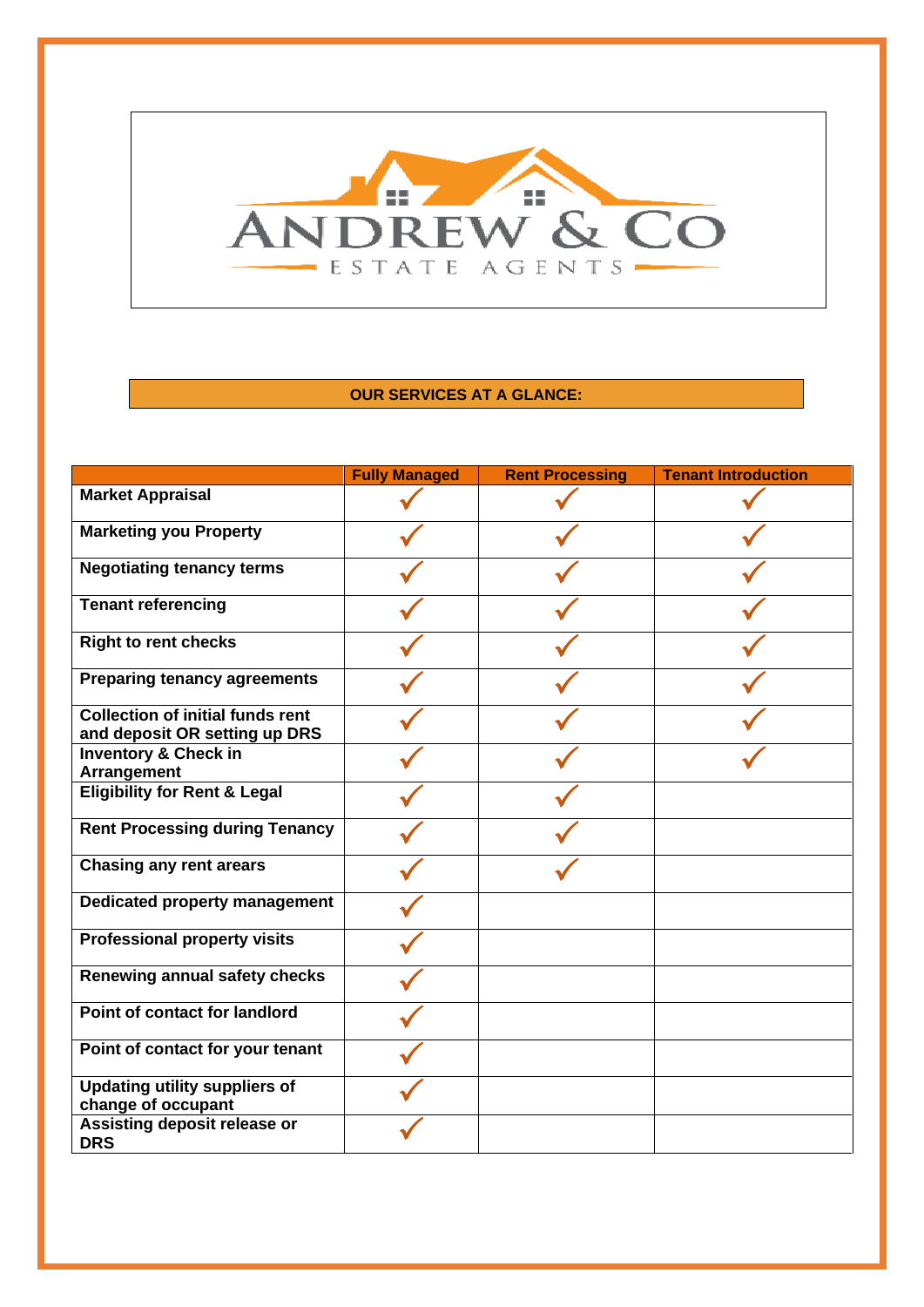### **TENANT FIND SERVICE**

Our Letting Service is as detailed below. This service is suitable should you wish to deal with the day to day running of your property yourself.

We will visit your property to advise on the rental income achievable and to answer any questions that you may have about renting and ascertain the most suitable service for you.

We will prepare details and advertise your property on the internet and in our town centre office. We will also erect a "To Let" board as required to encourage interest. Any additional advertising is at the request and expense of the landlord.

We shall qualify all prospective tenants to ascertain their suitability and of course endeavour to accompany all viewings.

Having found potentially suitable tenants we will carry out full professional obtained references from all applicable sources. These would include the following:

- Employers Reference
- Landlord Reference
- Credit check covering addresses over the last 5 years
- Accountants Reference (if self employed)
- Proof of funds via Solicitor (when applicable)
- Right to Rent checks

Draw up an Assured Shorthold Tenancy Agreement.

Collect the first months rent in advance together with the security deposit, which will be registered in accordance with the provisions of the Housing Act 2004 with The Deposit Protection Service, and held against any repairs, replacements, dilapidations or unpaid rent at the end of the tenancy (unless proof of registration in your own scheme is provided).

Set up a standing order direct from the tenants' bank account into your own bank account

## **LETTING AND RENT PROCESSING**

Our Letting/Rent Processing service offers landlords all the benefits of the basic letting service together with the convenience of our company collecting the monthly rent of your behalf. We will:

- Set up a standing order from the tenant's bank account into our Client bank account.
- Issue regular monthly statement's showing exactly how much has been credited into your account.
- Transfer the monies due each month by online banking direct into your own bank account.
- Pursue any arrears of rental payments on your behalf if any when necessary.
- Offer to you our Rent Guarantee (subject to satisfactory tenant references)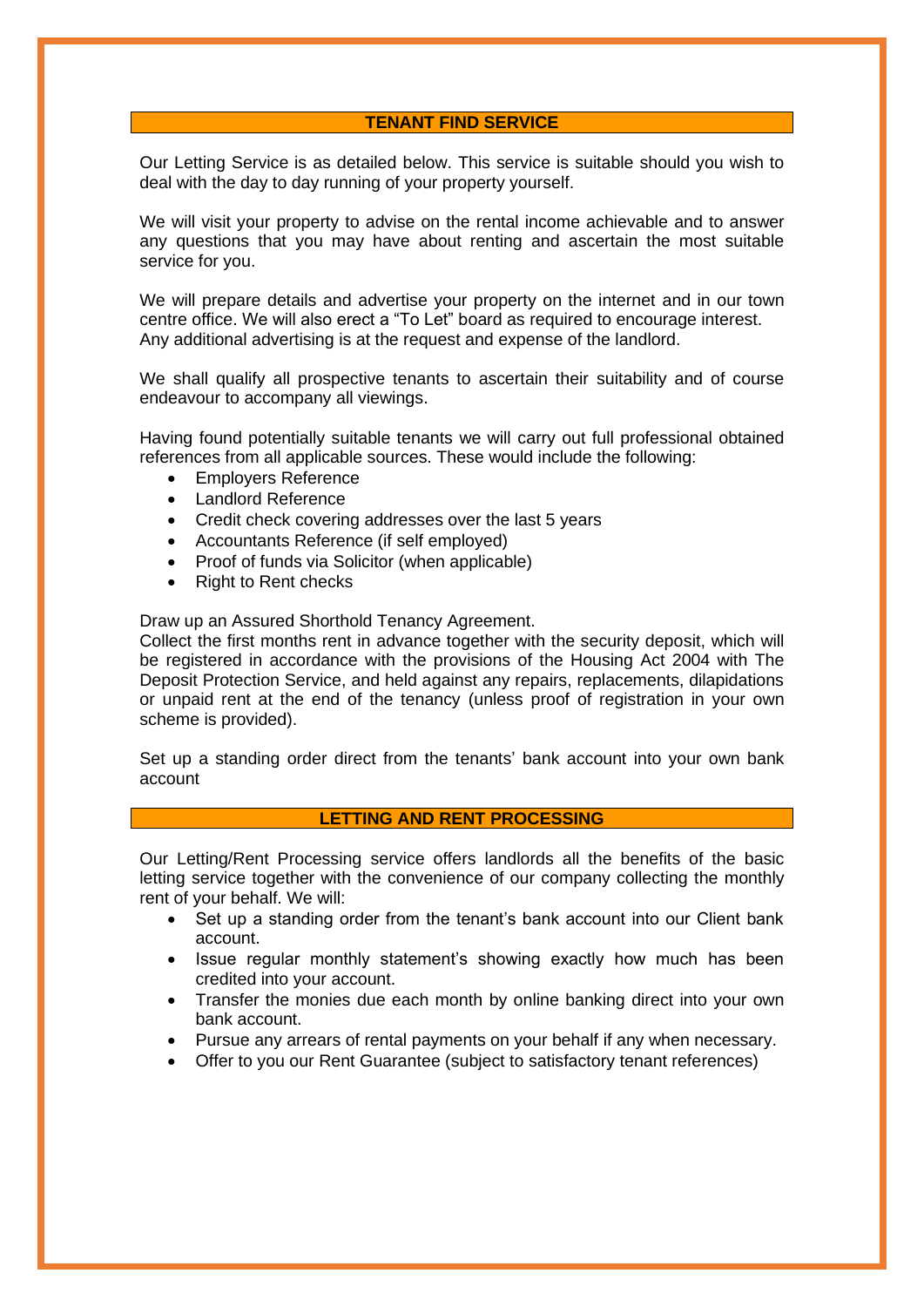#### **FULL MANAGEMENT**

Our Full Management service offers Landlords all the benefits of the Basic Letting service and Letting/Rent processing service plus offers peace of mind that your property is being looked after on a regular basis by our experienced team. This service is ideal if you prefer us to manage potentially time consuming issues, book our contractors to carry out repairs and general maintenance issues or simply because it is impractical for you to do so.

Should there be any general maintenance required at the property or problems with the property needing urgent attention, we will arrange to obtain estimates and supervise any repairs and ensure that they are dealt with as quickly and professionally as possible. The payment of any accounts in respect of works carried out is subject to the landlord's account being in credit.

We have recently introduced our 24/7 online maintenance reporting service to ensure that we keep our high standard of customer service. This new service has been introduced to encourage tenants to advise us of all issues in a timely manner with the option of adding photographs to assist with diagnosis of the problem. This goes a long way towards reducing unnecessary call out charges and enables us to instruct the right contractors for the works.

We carry out routine inspection visits of your property by a qualified inventory clerk and advise you accordingly of our findings in report. These inspections are purely to check on the general condition of the property and to ensure that the tenancy is being conducted in a correct and acceptable manner. Obvious defects would be noted but if any further or more detailed inspections are required by us or any other qualified body, these would be by special arrangement and subject to an additional fee.

#### **VOID PERIODS**

It is important to note that our Full Managements Service is not applicable during any period when the property is vacant, but we would be happy to enforce our caretaking Service during such periods, subject to our usual charges. If we are not engaged in this capacity, the landlord is responsible for the condition of the property and we cannot be made liable for any problems occurring at this time.

### **CARETAKING SERVICE**

If your property is remaining vacant and you do not wish to let it, this service may be of use to you.

We can check the property at agreed intervals to ensure that it is secure, arrange for any necessary gardening or maintenance to be carried out, and collect any mail left at the property and deal with as instructed. A report following each inspection will be provided to you in writing.

To enable us to market the property we would expect all Landlord's to ensure their property is ready with the basic letting requirements of carpets, curtains and a cooker. Anything else is at the landlord's discretion. We must stress that landlords ensure that the house ready to rent, is totally clean including carpets and cooker, that any repairs are complete and the garden is in a good seasonal condition. If the house is not left clean we will instruct the relevant tradesmen to carry this out on your behalf with the cost being deducted from the rent.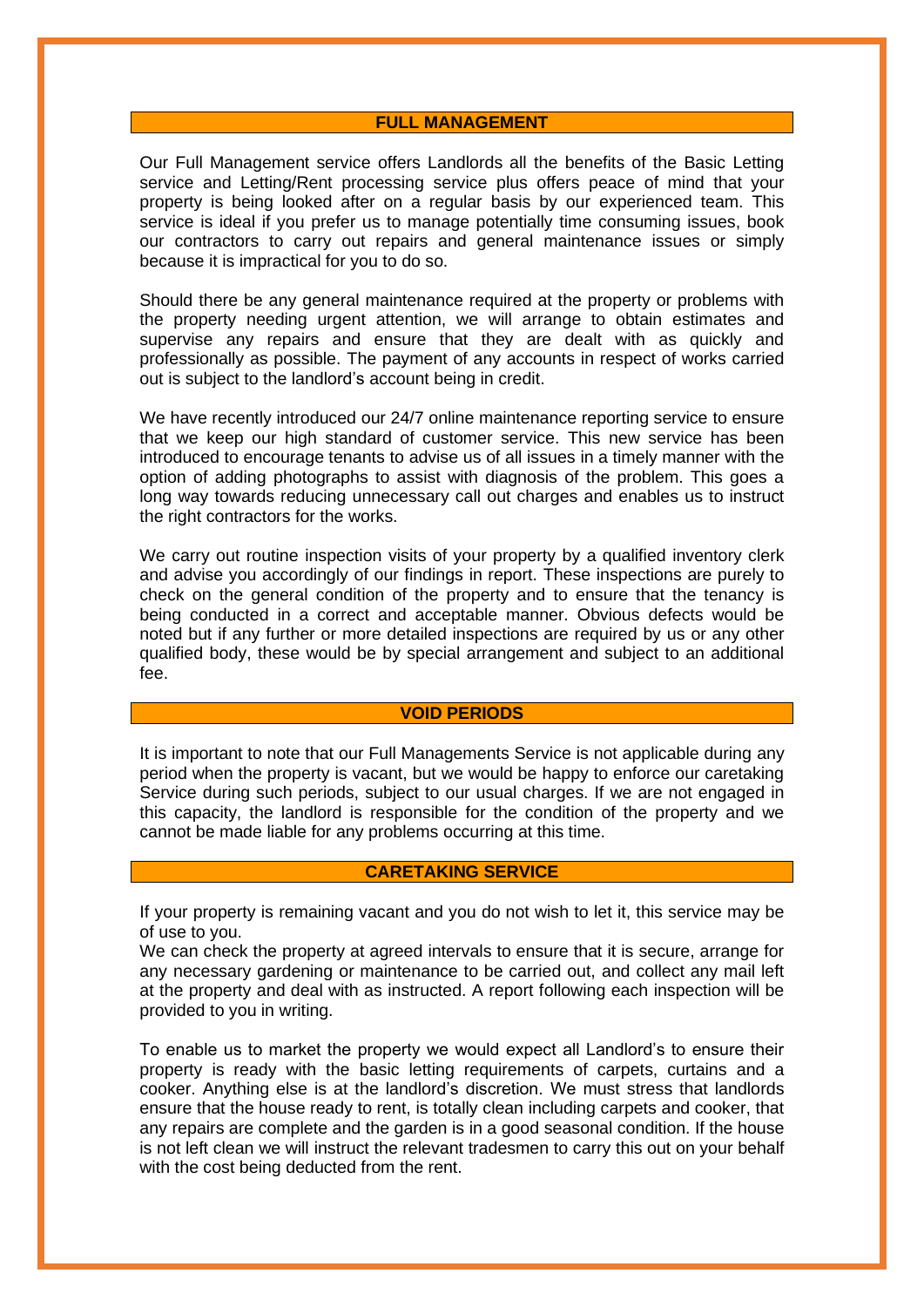We require 2 sets of keys for each property upon instruction and if a further set is required we will ask you to provide them or we will obtain copies and deduct this from the rent. You are also required to leave all boiler/heating instructions in the house.

#### **RENT**

We will agree an achievable rental figure for your property, based on current market values. Please note that Landlords are responsible for any ground rent or service charges attached to their property.

We will ask tenants to set up a standing order for their monthly rental payments. If the tenant's rent is to be paid by the housing benefit, it must be paid directly to the agent.

All tenants are made aware that they are responsible for all gas, electricity, telephone, fuel, water, television licence, sewerage and council tax accounts during the tenancy. For periods where the property is vacant the responsibility reverts back to the landlord.

With our Fully Managed Service as agents we will notify all utility companies of the new occupant of your property and the start date of the tenancy, and any forwarding address as required.

For your further information we can advise that a tenant is not deemed in arrears until 14 days after the rent due date. Landlords must occasionally accept that payment to their account may be delayed if rental payments are received late from the tenants.

Generally, payments to landlords will be made on or soon after the due date as possible providing cleared funds are available and is usually paid to the landlord using our online banking system. As soon as our account is credited by the tenant any monies due to the landlord will be credited direct into the landlords account with a detailed account following on in the post. We will also provide copies of any invoices showing contractor works carried out and the payment.

#### **SECURITY DEPOSIT REGISTRATION AND DISPUTE SERVICE/DRS**

For all tenancies we hold a security deposit equivalent to 5 pro rata weeks rent as a minimum. We, as Agents, will hold this on behalf of the Landlord as stakeholder. In order to comply with the deposit protection regulations which have been in effect from April 2007 – tenants deposits will be held in accordance with the rules and regulations as determined by our chosen deposit scheme. Details can be found at [www.depositprotection.com](http://www.depositprotection.com/) . Any landlords wishing to hold their tenants deposit themselves must also comply with these regulations and provide evidence of registration into any of the recognised deposit schemes.

The deposit will be returned to the tenant in full at the end of the tenancy unless any of the following apply:

- The rental payments are in arrears.
- The property has suffered any damages or dilapidations (other than normal wear and tear)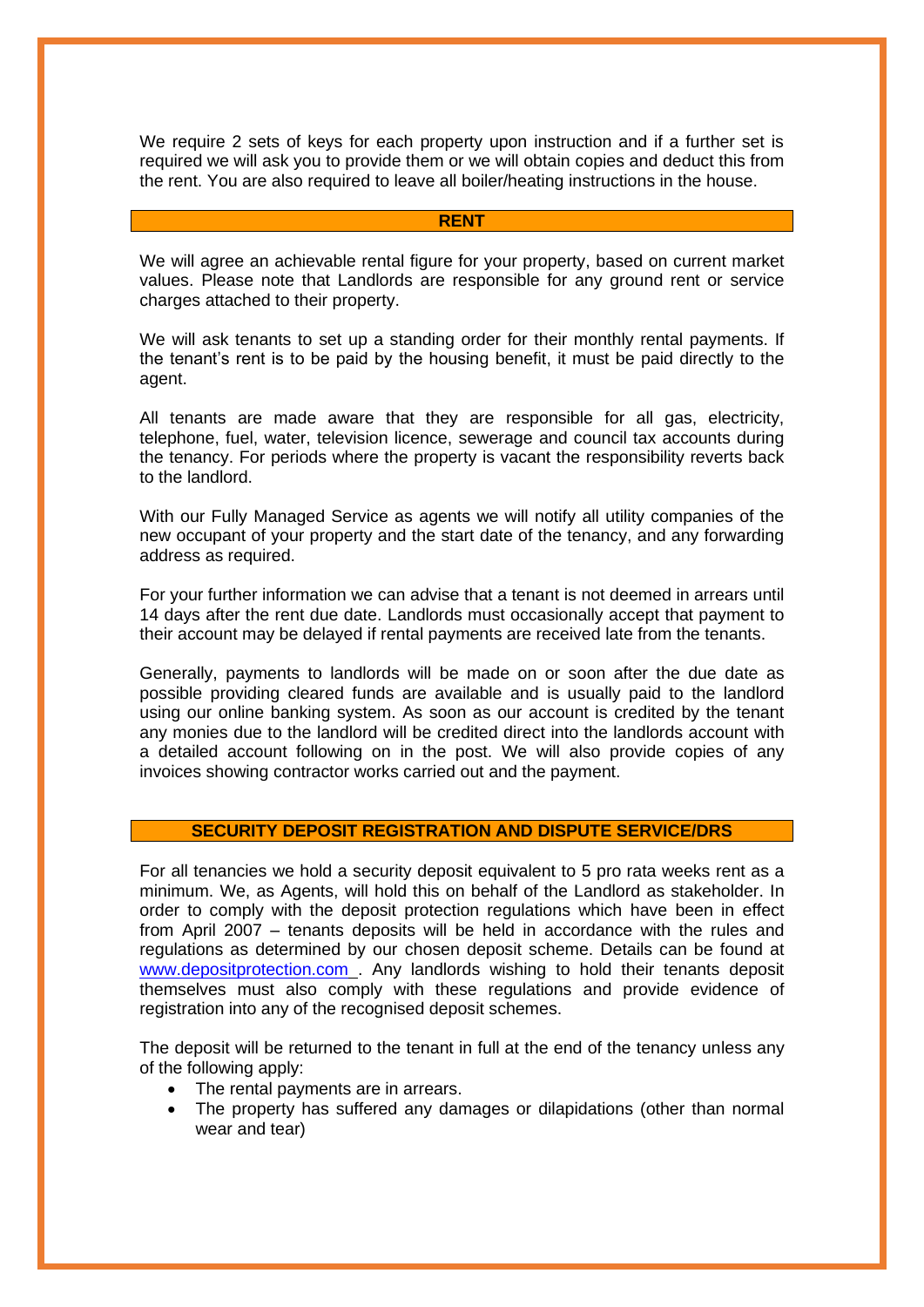### **Please note that if we are not fully managing the property the landlord and tenant must mutually agree what amount (if any) will be with-held without any assistance from Andrew & Co.**

If Landlords require our Full Management Service but does not attend the final inspection of the property Andrew & Co will provide a copy of the end of tenancy report (as instructed) for perusal and will discuss options available to the Landlord, then act upon instruction regarding the amount of deductions (if any) and of deposit to be returned to the tenant(s).

If both parties have been unable to agree on dilapidation costs after ten working days, then the deposit will enter into "dispute" and a claim will be sent to "The Deposit Protection Service" (DPS) (custodial service) with whom all of our deposits are registered. Should this happen, the dispute will then be dealt with directly by the Dispute Service and we will no longer be able to negotiate on behalf of either landlord or the tenant.

## **Or Deposit replacement scheme(DRS)**

A DRS is FREE to landlords and letting agents. A DRS is a Scheme, not an insurance product, however MANY are underwritten by an insured A rated Insurance Underwriter for this product and both the Landlord and Letting Agent are added to our Re-Insurance as a beneficiary. By joining the scheme, tenants are deferring the cost of the charges until the end of the tenancy, but they remain liable for all charges made at the end of the tenancy. If they do not pay the amount due the DRS will pay and chase the tenant for payment separately

By accepting a deposit replacement you still get more security than a traditional

deposit as our standard DRS is for 8 weeks (most traditional deposits are 5 weeks),

Any DRS is not a deposit, you will be granting the tenancy with a Nil Deposit and accepting the DRS in place of this

#### **MORTGAGED PROPERTIES**

Prior to marketing your property to let it is your responsibility to obtain permission from your lender. You are also responsible for informing us of any special requirements from the lender that are related to our duties as Agents and for any special clauses to be inserted into the agreement.

**Your must notify us of any other covenants or restrictions pertaining to the property.** 

## **INSURANCE COVER**

It is a requirement that your insurance company be notified of your intentions to let your property. Any policy requirements relevant to our management of the property should be disclosed to us as soon as possible to prevent your policy become invalid. If your current insurer is not happy to extend your cover, we are able to provide details where you could arrange cover for legal protection, building and contents insurance cover.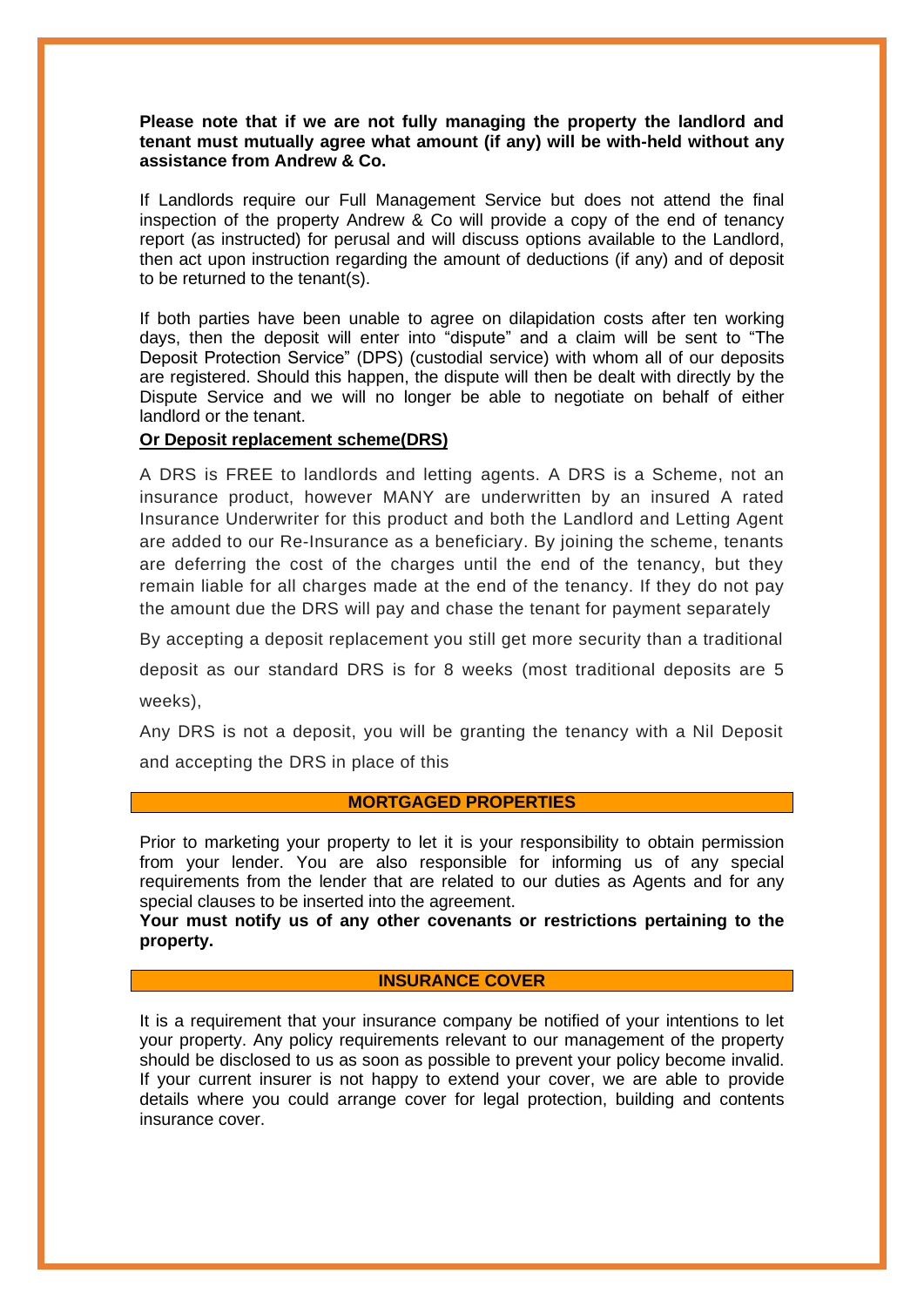#### **LEASEHOLD PROPERTIES**

If the property is leasehold, it may be necessary for you to obtain permission from the freeholder to sub-let.

### **TAX IMPLICATIONS**

Rental income is taxable but you will normally be able to deduct any fees, insurance premiums, repairs and service charges from the rent to ascertain the taxable profit. You may also be able to deduct your mortgage interest if the property is let, but you should seek further advice on this matter.

Non-resident Landlords i.e those living and/or working abroad may deal with the Inland Revenue direct. If we are managing agent, but are not in possession of a nonresident landlords scheme exemption form for you, we must withhold the basic rate of tax based on the rent received to meet any tax liabilities until approval is produced from the Inland Revenue.

**It is advisable to seek advice on any potential tax liability you may have.**

## **GAS REGULATIONS**

In accordance with the Gas Safety Regulations 1994, all gas appliances are subject to an **annual** check and certification by a Gas Safe registered gas engineer.

We will be happy to arrange this on your behalf with an approved contractor who will make a small charge of £80 inclusive of vat, exclusive of any necessary work which may need to be carried out. Should you make these arrangements yourself, we will need a copy of this certificate prior to start of any tenancy.

**We require a current Gas Safety Certificate on file BEFORE we can move a tenant into any property.**

# **FIRE & FURNISHINGS REGULATIONS**

In accordance with Furniture and Furnishings (Fire) (Safety) Regulations 1988, all furnishings must comply and any non-compliant items removed. In general the regulations state that upholstered articles must have fire resistant filling, they must have passed a match resistant test and cigarette resistance test.

It is now a requirement (w.e.f  $1<sup>st</sup>$  October 2015) for landlords to install a working smoke alarm on all floors of a property and to ensure that they are working at the start of the tenancy, throughout the tenancy and at renewal so it is important to ensure adequate checks are made and recorded.

If Andrew and Co are instructed to issue an inventory and to carry out a check-in by and independent inventory clerk, the smoke alarms will be tested and reported during this process. The smoke alarms will also be tested during any interim property inspections and noted in their issued report.

It is also a requirement that Carbon Monoxide Detectors be provided in every occupied room where a solid fuel burner is fitted i.e wood burner, open fireplace. Andrew and Co also recommend that Carbon Monoxide detectors are provided and positioned in a room where a gas boiler is located.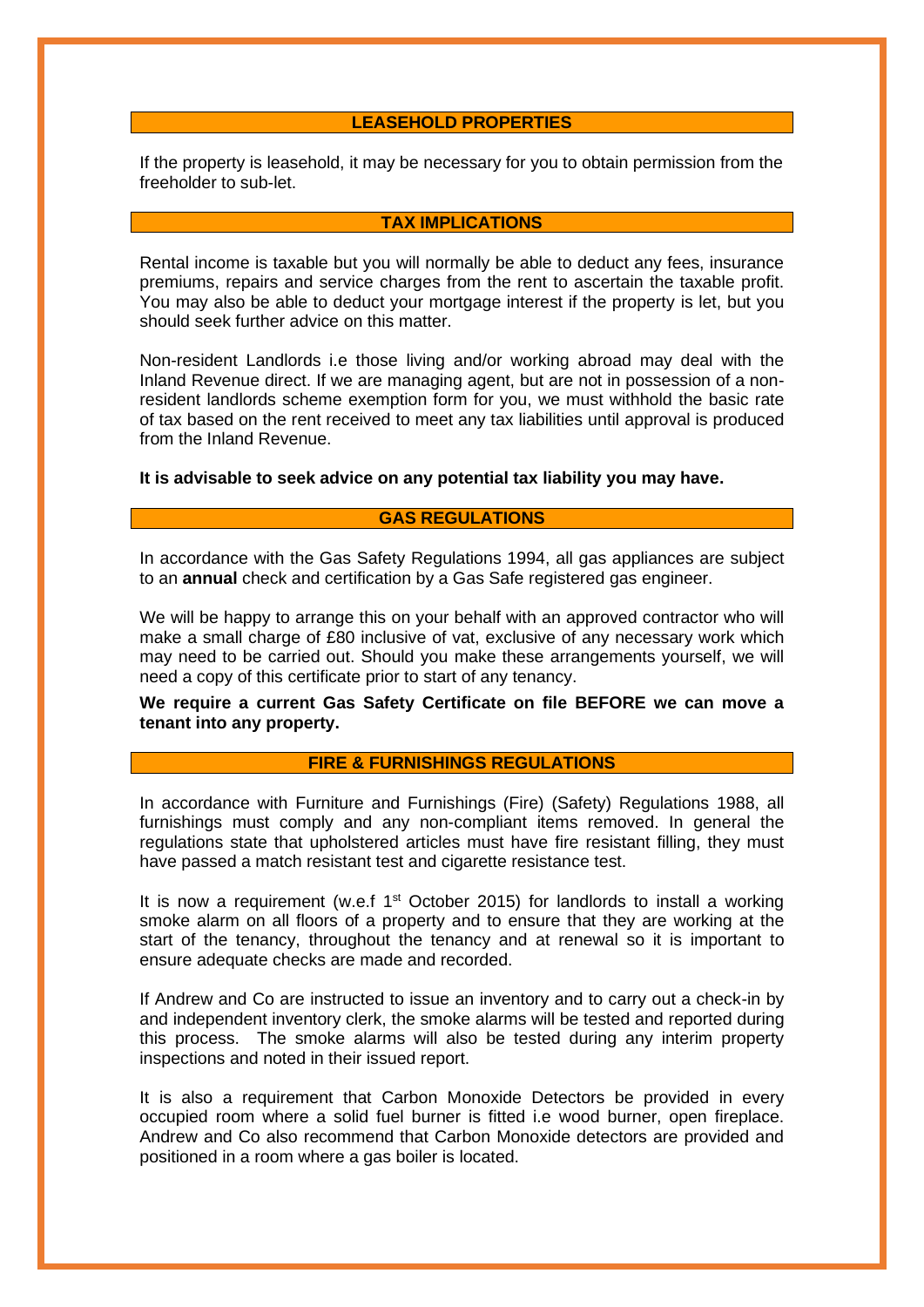### **ELECTRICAL TESTING**

If you are renting out a property in England that was entered into on or after the regulations came into force (1 June 2020), then from 1 July 2020 you will be required to have an electrical inspection and a report on the condition of the property (EICR) performed by a qualified person.

Renewals in this case include statutory periodic tenancies that are created at the end of a fixed term on or after this date.

For pre-existing tenancies, you will need to have an EICR performed on all existing tenancies before 1 April 2021.

Any unsafe items should be removed, records of any safety checks should be kept and instruction booklets supplied.

As a brief guide, BS1363 requires that all electrical installations and equipment are safe to use. Live and neutral pins on plugs must be insulated to prevent shocks. Any frayed wiring, missing insulation, badly fitting plugs etc should be rectified and all plugs should be correctly fused.

#### **SERVICE CONTRACTS**

We require copies of all service contracts and quarantees pertaining to the property, e.g central heating, electrical appliances to avoid any unnecessary expenditure for you.

# **POST**

We recommend that you have all post re-directed via the post office. If however, some items are not re-directed, we will of course forward them to you when we are aware of them, but cannot be held responsible for important letters that may go missing. We will deduct an approximate postage fee for any post that is forwarded onto you.

## **CONTRACTORS**

We will endeavour to use any contractors specifically requested by you in the event of a problem, but cannot guarantee this as it is requirement that we have evidence of public liability cover and relevant qualifications. We reserve the right to instruct an alternative contractor to carry out works on your behalf if we do not have the required documentation etc.

### **SOLICITORS**

If you choose not to take the optional rent guarantee and legal cover, should there be any rent arrears or breaches of covenant, we will inform you at the appropriate time and you will need to instruct your own solicitors in this instance.

#### **SALE**

If you decide to sell your property, which is currently tenanted, you should ensure that the new purchaser agrees to pay any commissions due in respect of the remainder of the tenancy period and/or any extension after legal completion. If this is not done, you will be liable to pay this even though you no longer receive any rental income.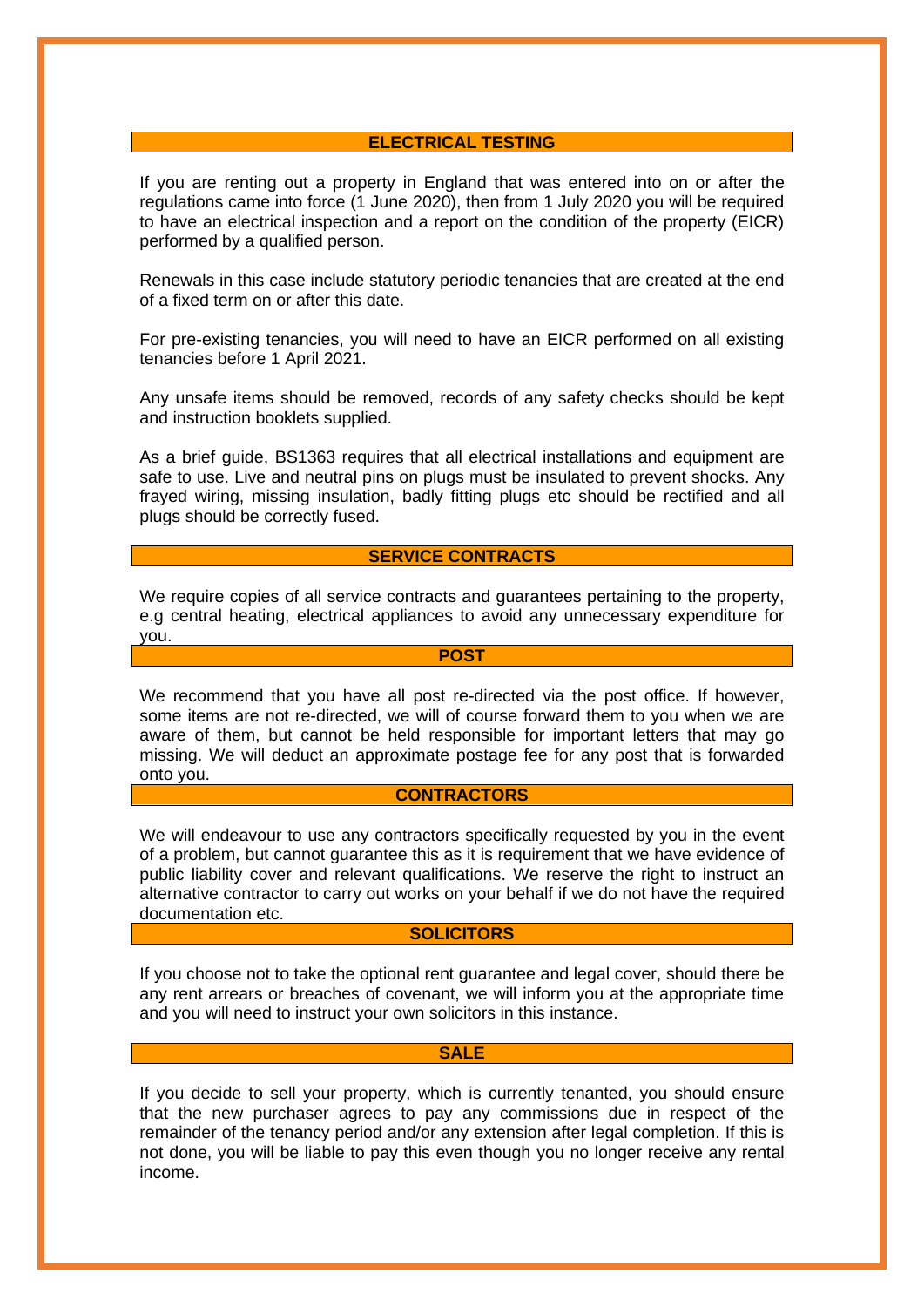### **PURCHASE**

Should you agree a sale of the property to an un-associated person our sales terms and conditions are not applicable, but, in the event that a sale of the property is agreed with the tenant or an associated party, or within six months of the tenancy being terminated, which leads to an exchange of contracts, we will be entitled to a 1.0% (plus VAT at the prevailing rate) on the sale price. This is payable on completion of the contracts.

### **MORTGAGE ADVICE**

If you require a mortgage on your property we can assist by introducing you to our partnered mortgage advisor who could offer free independent advice on a range of buy to let mortgages and other financial service products.

### **INVENTORY**

An inventory is for the purpose of recording the property's contents and condition on Tenant move in day. We can provide a full and accurate professionally issued inventory listing all scratches, marks, stains etc that may be present. Depending on the level of service we either make arrangements for a full check in with the inventory clerk or ask all tenants to check the inventory given to them upon their move in and confirm that they are happy with the contents. Should the tenants not return a signed copy of the inventory within one week of their moving in, then the original inventory given to the tenants will be the one that they are checked out with when they finally vacate.

### **Should you decline to use our inventory service then an inventory must be provided by yourself to us prior to the tenants moving in.**

Without this inventory, should a dispute arise at the end of the tenancy regarding the property's final cleanliness or if any damages have occurred then the landlord will not have any evidence to support a claim against recovering costs from the tenant's deposit.

### **Rent & Legal Insurance**

- Nil excess: you'll receive 100% of rent owed if you make a claim
- Up to £100,000 legal expenses cover, including appeals and legal representation
- Rent recovery
- Property damage cover, for civil dispute expenses on damages over £1,000
- 75% of rent after vacant possession for up to two months
- Eviction of squatters and assistance with the costs involved
- Standalone legal expense cover, in case of civil dispute
- Contract dispute protection, covering costs in disputes of over £100
- 90-day claim window, from the date of first missed rental payment
- Auto renewal process, so you have continuous coverage
- Exclusive partnership with DAS UK, with 40 years of experience in underwriting insurance